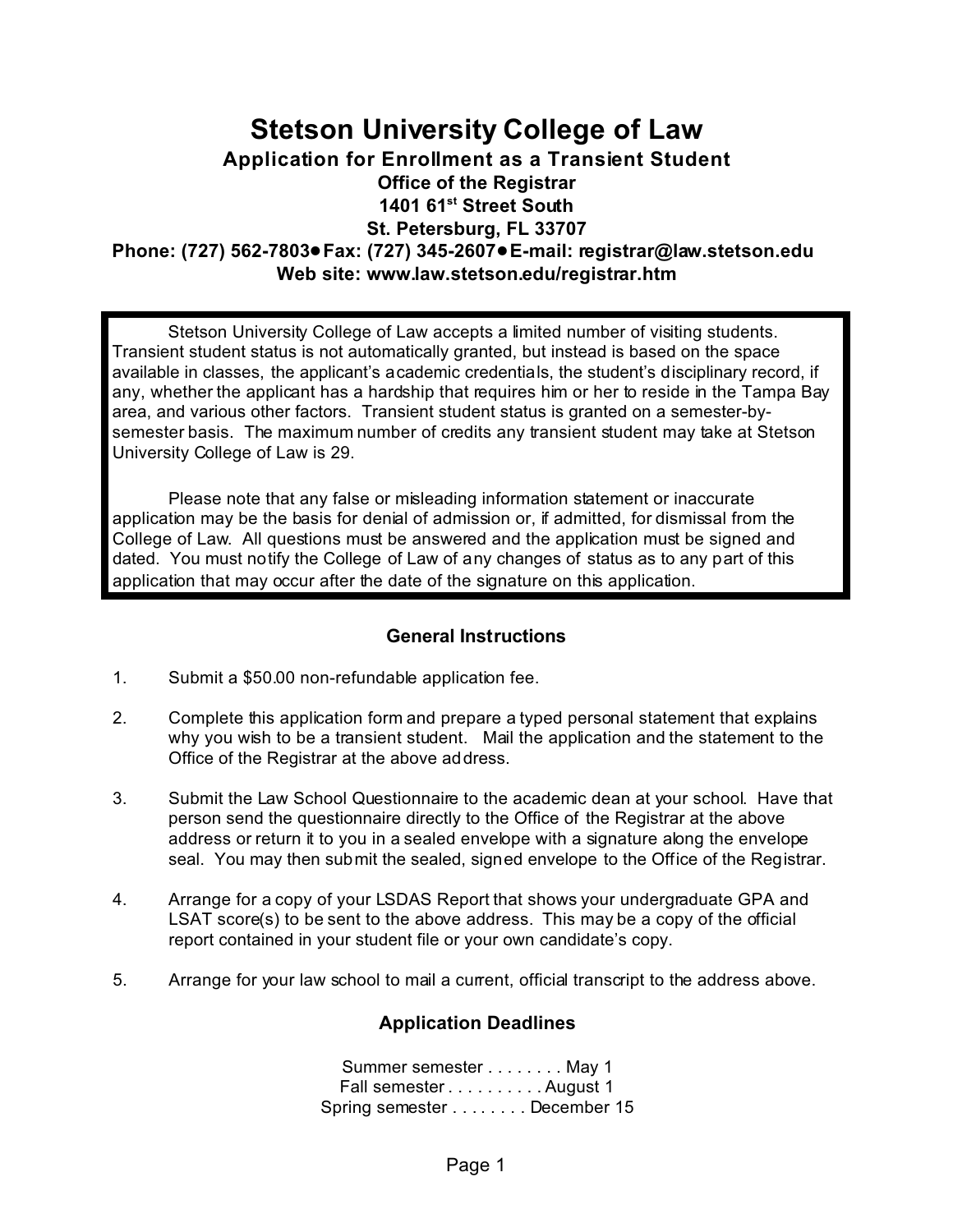# **Required Questions to Be Answered by the Applicant**

| 10.       | <b>Permanent address:</b>                           | $\Box$ Summer 20 $\Box$ Fall 20 $\Box$ Spring 20<br>Social Security Number: __________________________________<br>Full name: Last First |           | <u> 1989 - Johann John Stein, mars an deus Amerikaansk kommunister (</u> | Middle                                  |
|-----------|-----------------------------------------------------|-----------------------------------------------------------------------------------------------------------------------------------------|-----------|--------------------------------------------------------------------------|-----------------------------------------|
|           |                                                     |                                                                                                                                         |           |                                                                          |                                         |
|           |                                                     |                                                                                                                                         |           |                                                                          |                                         |
|           |                                                     |                                                                                                                                         |           |                                                                          |                                         |
|           |                                                     |                                                                                                                                         |           |                                                                          |                                         |
|           |                                                     |                                                                                                                                         |           |                                                                          |                                         |
|           |                                                     |                                                                                                                                         |           |                                                                          |                                         |
|           |                                                     |                                                                                                                                         |           |                                                                          |                                         |
|           |                                                     |                                                                                                                                         |           |                                                                          |                                         |
|           |                                                     |                                                                                                                                         |           | <u> 1980 - John Stone, Amerikaansk politiker (* 1918)</u>                |                                         |
|           |                                                     |                                                                                                                                         |           |                                                                          |                                         |
|           |                                                     |                                                                                                                                         |           |                                                                          |                                         |
|           |                                                     |                                                                                                                                         |           |                                                                          |                                         |
|           | Date of birth:                                      | Month                                                                                                                                   | Date Year |                                                                          |                                         |
|           | <b>Citizenship:</b>                                 |                                                                                                                                         |           |                                                                          |                                         |
|           | $\Box$ U.S. citizenship<br>$\Box$ Nonresident alien |                                                                                                                                         |           |                                                                          |                                         |
|           |                                                     | Visa status                                                                                                                             |           |                                                                          | Country of citizenship Country of birth |
| 11.       |                                                     |                                                                                                                                         |           |                                                                          |                                         |
| Degree(s) |                                                     | Please list all degrees conferred before you entered law school:                                                                        |           |                                                                          |                                         |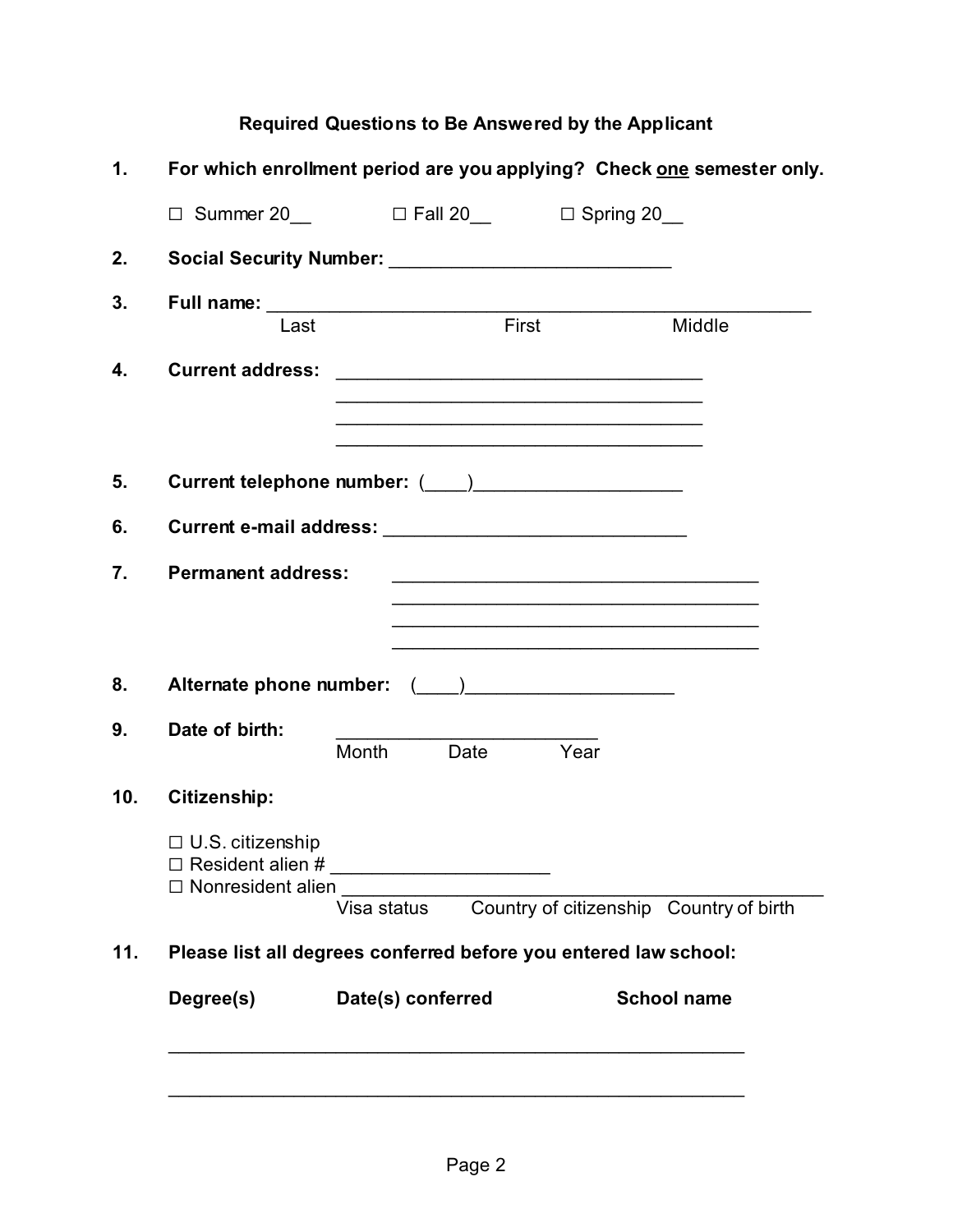|           | Have you ever applied for admission to Stetson University College of Law?                                                                                                                                                 |
|-----------|---------------------------------------------------------------------------------------------------------------------------------------------------------------------------------------------------------------------------|
| $\Box$ No |                                                                                                                                                                                                                           |
| leaving.  | Other than the law school in which you are currently enrolled, have you<br>ever attended another law school (including summer programs)? If so,<br>please specify the school, the dates you attended, and your reason for |
|           |                                                                                                                                                                                                                           |

**16. Have you ever been subject to disciplinary action, or are disciplinary charges pending, or expected to be brought against you, for academic or other reasons, in any postgraduate school you ever attended? If "yes," please submit a full statement of the relevant facts on a separate sheet of paper.**

 $\Box$  Yes (please submit separate statement)  $\Box$  No

**12. At which law school are you currently enrolled?**

**17. Have you ever been charged, arrested, given a warning, taken into custody or accused, formally or informally, of the violation of law for any offense other than a minor traffic violation (you must include any instance of driving while intoxicated)? If "yes," please submit a full statement of the relevant facts on a separate sheet of paper.**

 $\Box$  Yes (please submit separate statement)  $\Box$  No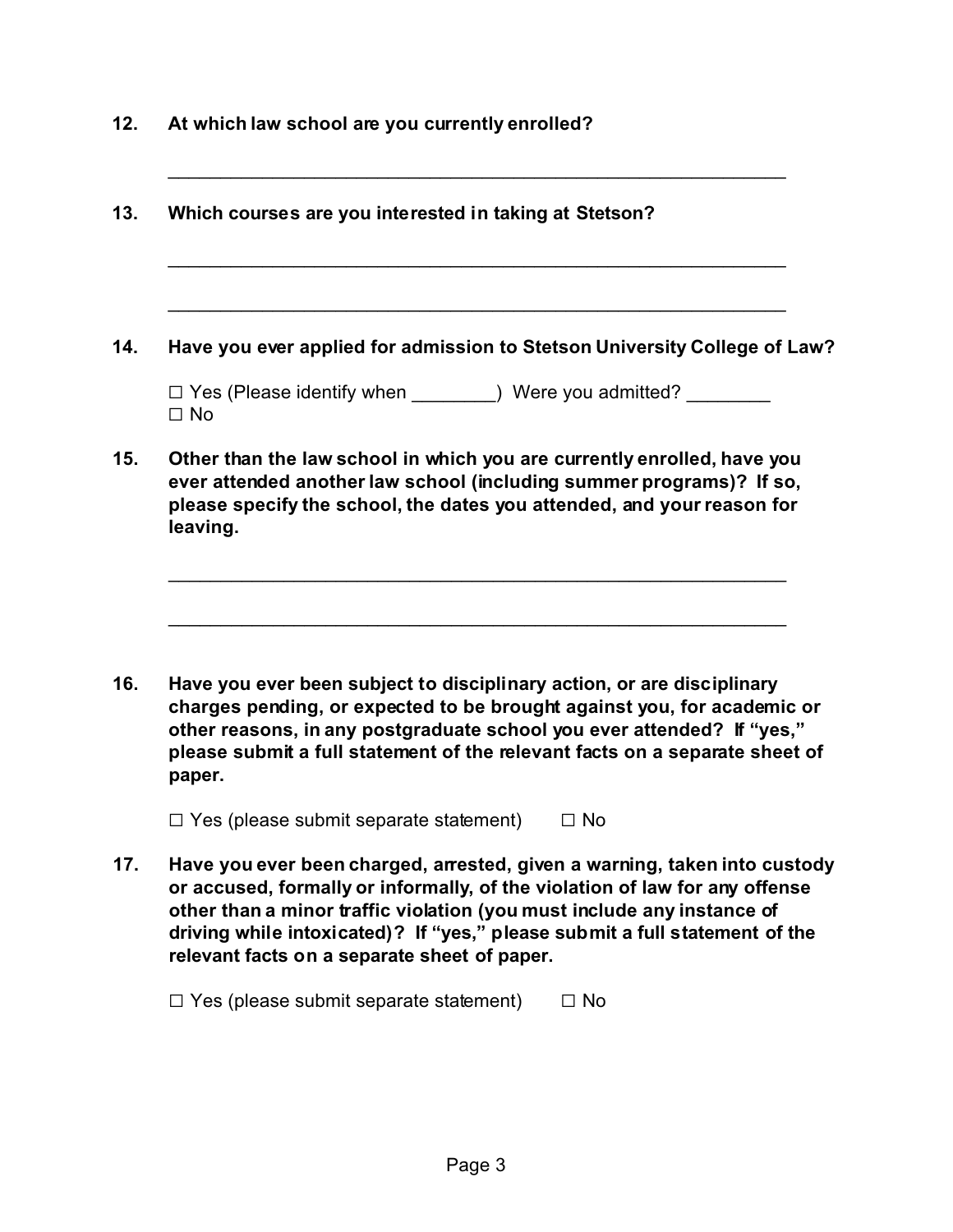## **Optional Questions for the Applicant**

**18. Gender: \_\_\_\_\_\_\_\_\_\_\_\_\_\_**

- **19. Marital status: \_\_\_\_\_\_\_\_\_\_\_\_**
- **20. Ethnic origin: \_\_\_\_\_\_\_\_\_\_\_\_\_**

## **Applicant Signature**

## **PLEASE READ THIS SECTION CAREFULLY BEFORE SIGNING**

I certify that I have read and understand this application, and I further certify that the information I have submitted is complete and correct to the best of my knowledge and belief. I agree to communicate promptly to the Associate Dean any changes in matters contained herein that occur during my enrollment at Stetson University College of Law. I understand that upon discovery of any discrepancy of information contained herein, or omission of information requested herein, the College reserves the right to revoke my acceptance as a transient student. I agree that, if admitted as a transient student, I will abide by the rules and regulations of Stetson University College of Law

\_\_\_\_\_\_\_\_\_\_\_\_\_ \_\_\_\_\_\_\_\_\_\_\_\_\_\_\_\_\_\_\_\_\_\_\_\_\_\_\_\_\_\_\_\_\_\_\_\_

Date Signature

## **Notice of Nondiscrimination Policy**

It is the policy of Stetson University College of Law not to discriminate on the basis of sex, disability, race, age, color, religion, sexual orientation, or national or ethnic origin in its educational programs, admissions policies, financial aid, or other school-administered programs. The policy is enforced by federal law under Title IX of the Education Amendments of 1972, Title VI of the Civil Rights Act of 1964, and Section 504 of the Rehabilitation Act of 1973. Inquiries regarding compliance with these statutes may be directed to the Stetson University College of Law Business Office or to the Director of the Office for Civil Rights, Department of Education, Washington, D.C. The College of Law is an Equal Opportunity educational institution.

| For use by Stetson University College of Law only |                       |             |  |  |  |  |
|---------------------------------------------------|-----------------------|-------------|--|--|--|--|
| $\Box$ Admitted                                   |                       |             |  |  |  |  |
| <b>Denied</b>                                     | <b>Associate Dean</b> | <b>Date</b> |  |  |  |  |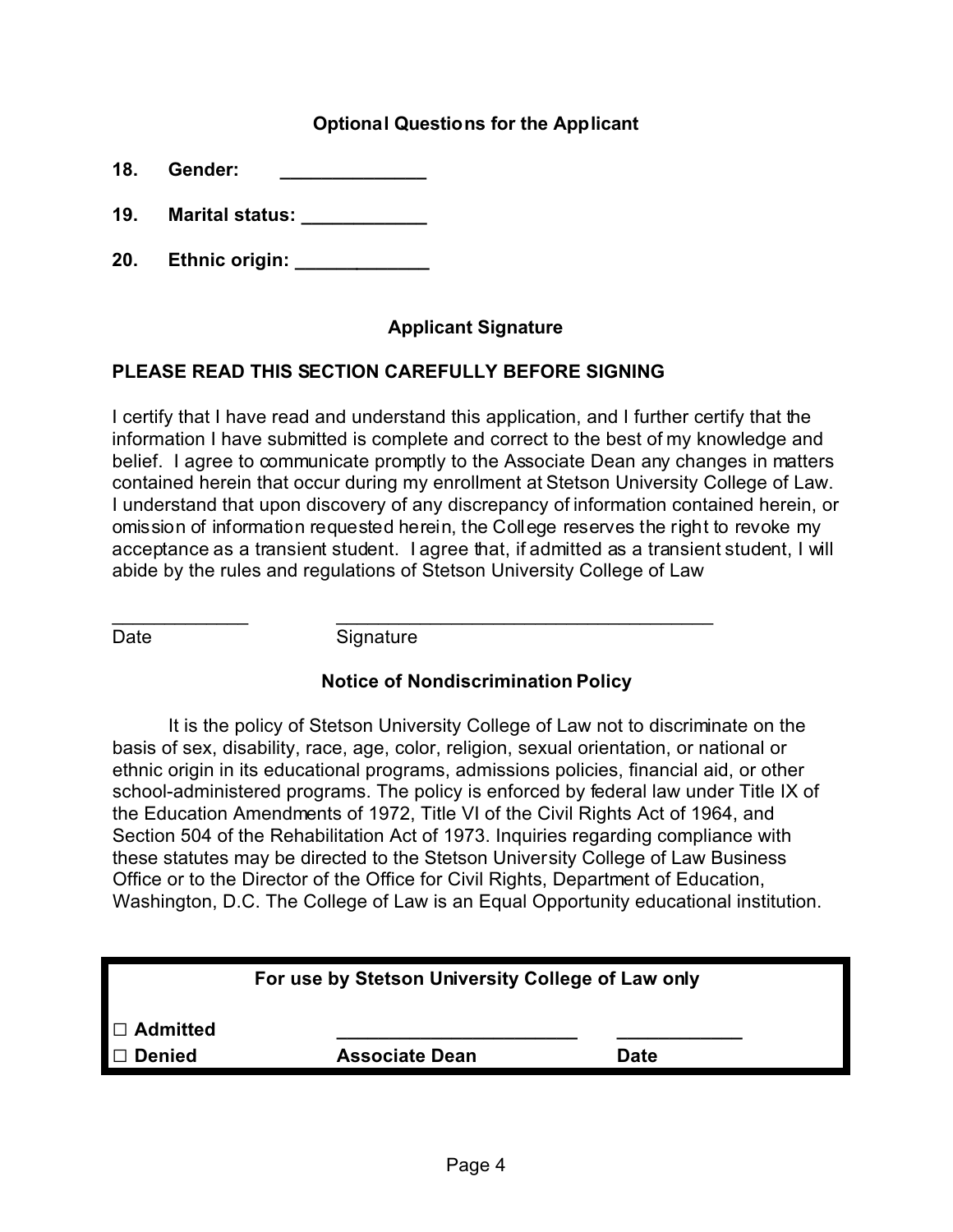#### **LAW SCHOOL QUESTIONNAIRE TO ACCOMPANY TRANSIENT STUDENT APPLICATION**

#### **STETSON UNIVERSITY COLLEGE OF LAW Office of the Registrar 1401 61st Street South St. Petersburg, FL 33707 Phone: (727) 562-7803**!**Fax: (727) 345-2607**!**E-mail: registrar@law.stetson.edu**

Applicant's Name: \_\_\_\_\_\_\_\_\_\_\_\_\_\_\_\_\_\_\_\_\_\_\_\_\_

**To the Applicant:** Please answer the following question, sign and date the form, and then submit this form to the academic dean at your law school for completion.

I hereby authorize release of the information below to Stetson University College of Law. (check one)

 $\overline{\phantom{a}}$  , and the contract of the contract of the contract of the contract of the contract of the contract of the contract of the contract of the contract of the contract of the contract of the contract of the contrac

 $I \square$  do  $\square$  do not waive access to this questionnaire

Applicant signature Date Date

#### **To the Academic Dean:**

The above-listed student is applying for admission to Stetson University College of Law as a transient student. Completion of this questionnaire is a required part of the application process. We would appreciate your request to the following questions regarding the student. Unless the rights afforded by the Family Educational Rights and Privacy Act of 1974 are waived by the applicant, the College of Law cannot assure the confidentiality of your comments. Thank you for your assistance in our evaluation of this applicant.

You may return the completed form to the student in a sealed envelope that bears your signature on the seal, or you may mail this completed form to the Office of the Registrar at the address above.

#### **A. Is your school an ABA-accredited law school?**

 $\Box$  Yes  $\Box$  No

**B. Is the applicant a student in good standing at your law school?**

 $\Box$  Yes  $\Box$  No